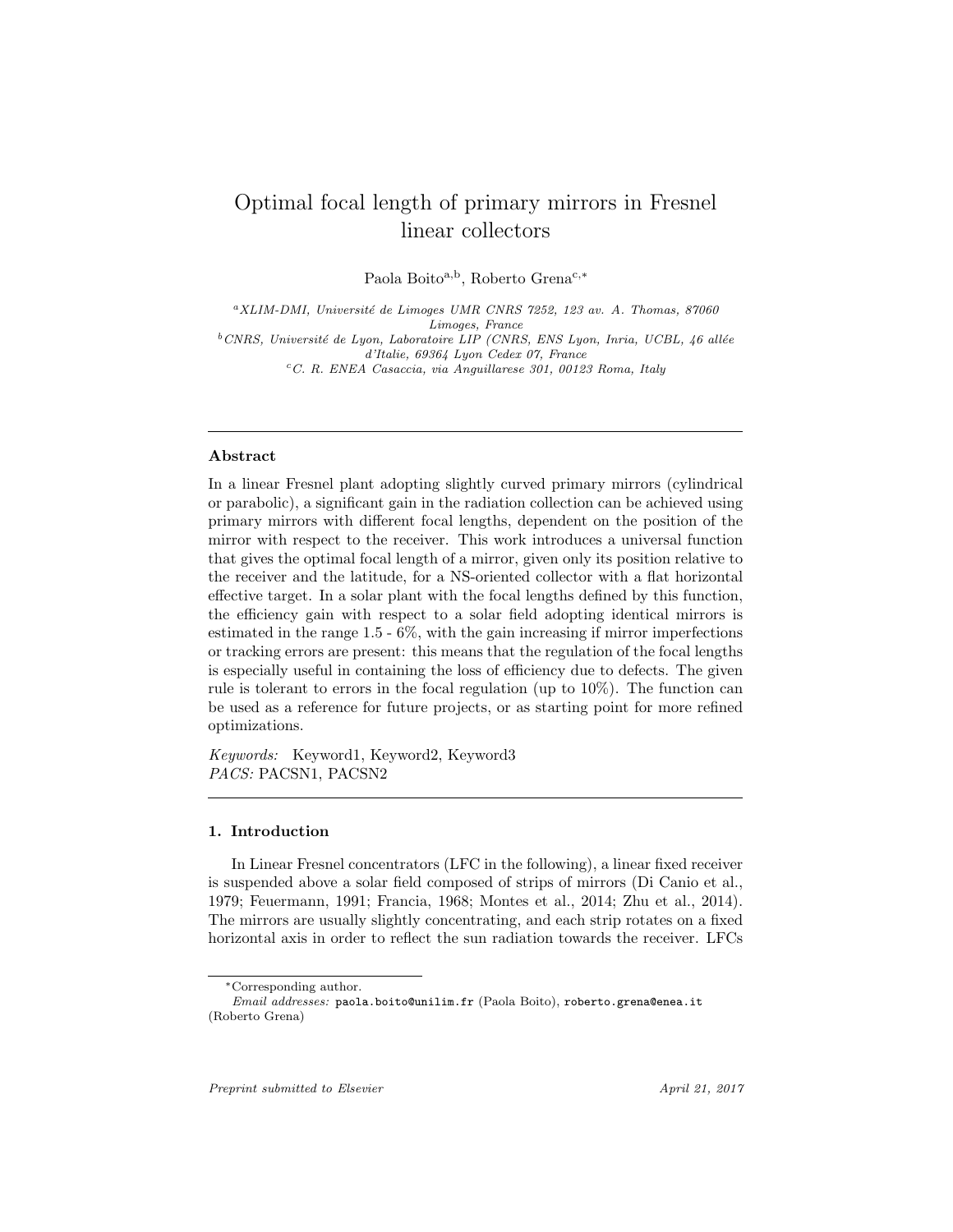received a widespread attention in recent years, because they have many advantages with respect to more traditional single-mirror concentrators: the fixed receiver, the larger collection area for each receiver, the smaller moving parts and the lower cost of the optical components. A large number of studies can be found in the literature discussing LFC configurations (Abbas et al., 2013; Grena and Tarquini, 2011; Häberle et al., 2002; Mills and Morrison, 2000; Zhu and Huang, 2014) or comparing LFCs with linear troughs (Giostri et al., 2013; Morin et al., 2012; Schenk et al., 2014). Many full scale prototypes have already been built (Areva, 2015; Bernhard et al., 2008, 2009; Novatec, 2015; Solar Power Group, 2015).

Even neglecting the measurements and specifications of the receiver, the geometry of an LFC is defined by a large number of parameters, which can be changed independently, at least in principle: the widths, positions and focal lengths of each mirror are all independent variables, therefore the solar field geometry depends on  $3N_m$  degrees of freedom, where  $N_m$  is the number of mirrors. Optimization techniques were theoretically investigated and discussed in the literature. Some authors have reduced the degrees of freedom by means of simple criteria, such as the absence of shadowing up to a certain incidence angle (Nixon and Davies, 2012) or other theoretical criteria (Abbas and Martines-Val, 2015; Chaves and Collares-Pereira, 2010). The reduction of the number of parameters is not strictly required: in Boito and Grena (2016) a method to perform a full optimization of all the geometric parameters of an LFC was presented, assuming that the dependence of the plant cost from the parameters is given. This method optimizes the ratio between the year-long collected radiation and the plant cost. Assuming a plausible cost model, it was shown that a full optimization produced a relative gain of 12% w.r.t. a uniform, adjacent-mirrors configuration, and of almost 5% w.r.t. a uniform configuration with 3 optimized parameters (mirror width, mirror focal, spacing between mirrors). The paper also presented the results of partial optimizations: these were performed by enforcing uniformity constraints (e.g., uniform spacing, or uniform width) on some – but not all – of the parameters, in order to highlight the effect of changes on each parameter.

The method proposed in Boito and Grena (2016) cannot be used to assess universal criteria for LFC design, since its results are dependent on the price model of the plant. But a result obtained in one of the partial optimizations presented in Boito and Grena (2016) suggested a possible universal rule. When optimizing the focal lengths of the mirrors, under the hypothesis of equal width and of uniform spacing, a significant gain was obtained w.r.t. a simple optimization with equal focal lengths, more than the 60% of the gain obtained with a full optimization. Note that the chosen price model did not include the focal lengths: indeed, it was assumed that the curvature did not affect the mirror cost, a reasonable assumption for small curvatures. Therefore, the gain was only due to the increased optical collection. Moreover, the shadowing and blocking effects were small, because the mirrors were well-spaced, following the result of the previous optimization. So it is likely that the optimal focal length of a mirror is essentially linked to the properties of the mirror itself (particularly its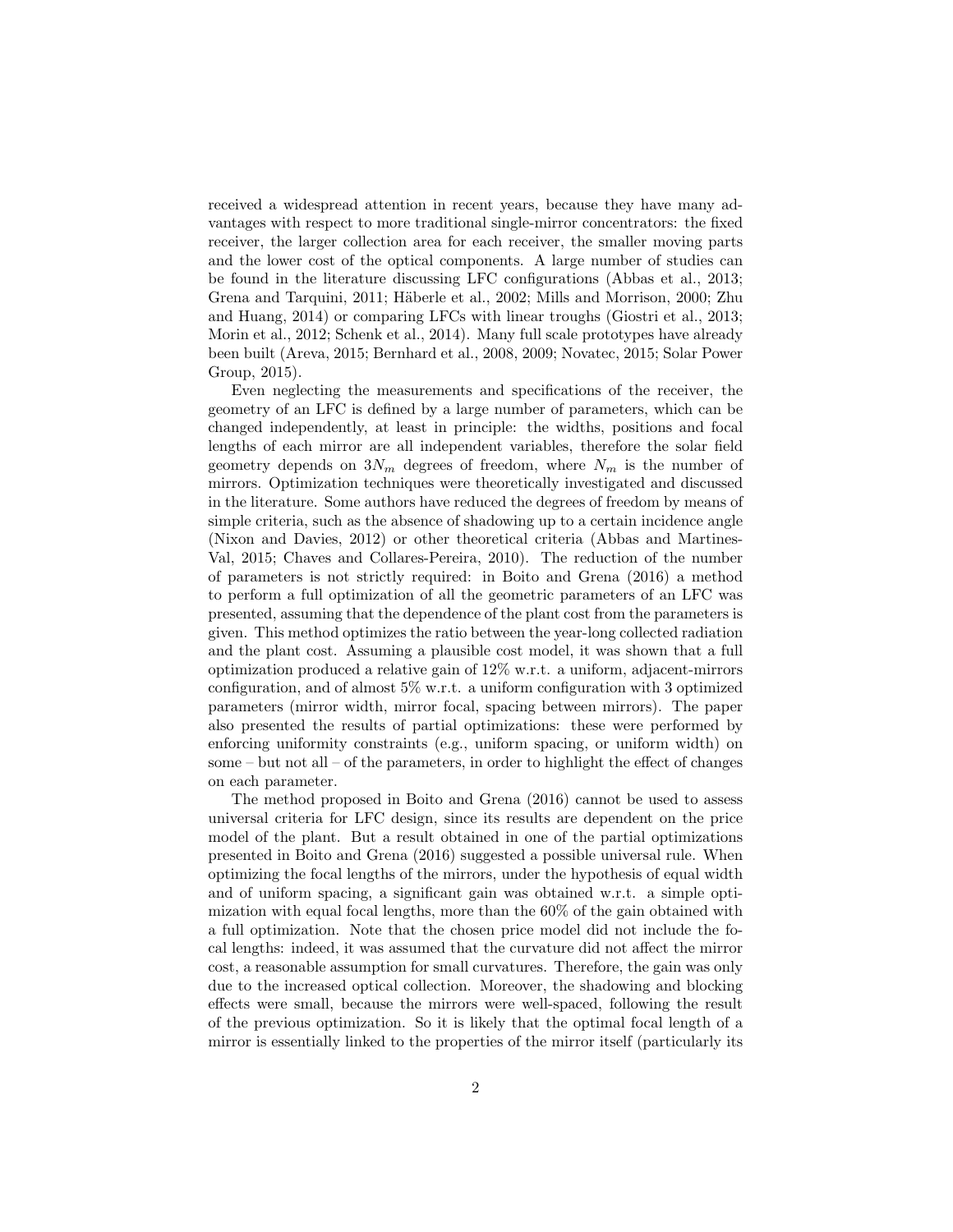position relative to the receiver), and it does not depend much on the global structure of the plant.

This remark suggests the existence of a universal function that, given the geometry of a mirror relative to the receiver, computes the focal length that maximizes the year-long optical collection. Of course, general properties of the plant structure, such as orientation and latitude, also need to be taken into account. Such a function does not depend on any price parameter, so it gives useful criteria for designing solar fields, even when price parameters are not known (e.g., in the case of innovative plants).

One may reasonably think that the optimal focal length of a mirror should equal the distance from the receiver. However, in Boito and Grena (2016) it was shown that this is not a good criterion: if in the optimal configuration the computed focal lengths were substituted by the distances from the receiver, the efficiency gain completely disappeared. This is due to the fact that a Fresnel mirror almost never works in-focus, and the regulation of the focal assuming an in-focus concentration is useless. Optimization of the focal lengths is a more subtle issue that requires specific computations.

In this work we perform such computations on a plant with NS orientation and a flat, horizontal receiver. Both the case of cylindrical and of parabolic mirrors are studied. First, it is assessed which of the geometric parameters of the mirrors are really useful for defining an optimal focal length, with the aim of reducing the number of parameters as much as possible. We anticipate that, allowing a small tolerance (1.2%) on the collected radiation w.r.t. the optimal value, the only relevant parameters that determine the optical focal lengths are the position of the mirror relative to the receiver, and the latitude of the plant. Neither the width of the mirror nor the width of the receiver affects significantly the results, for any plausible configurations.

This means that it would be possible to define a simple function that determines the optimal focal length of the mirror, given only the latitude and the position of the mirror w.r.t. the receiver. Such a function is numerically computed and the results are fitted to give a very simple, analytic form of the function, valid both for parabolic and cylindrical mirrors. Tests on some plant configurations are then performed, with a full optical simulation, in order to compute the efficiency gain that would be obtained when applying this design criterion.

#### 2. Model and computations

In the computations, a single mirror is considered: no shadowing and blocking from adjacent mirrors are taken into account. The mirror is NS-oriented. The distance between its rotation axis and the center of the solar field (the point directly below the center of the receiver) will be called  $x$ , its semi-width will be called w and its focal length will be called f. Both cylindrical and parabolic mirrors are considered. The receiver is flat and horizontal; its semi-width will be denoted as l. The shadow projected from the receiver on the mirror is neglected too. The height of the receiver above the mirror axes is fixed to 1, since the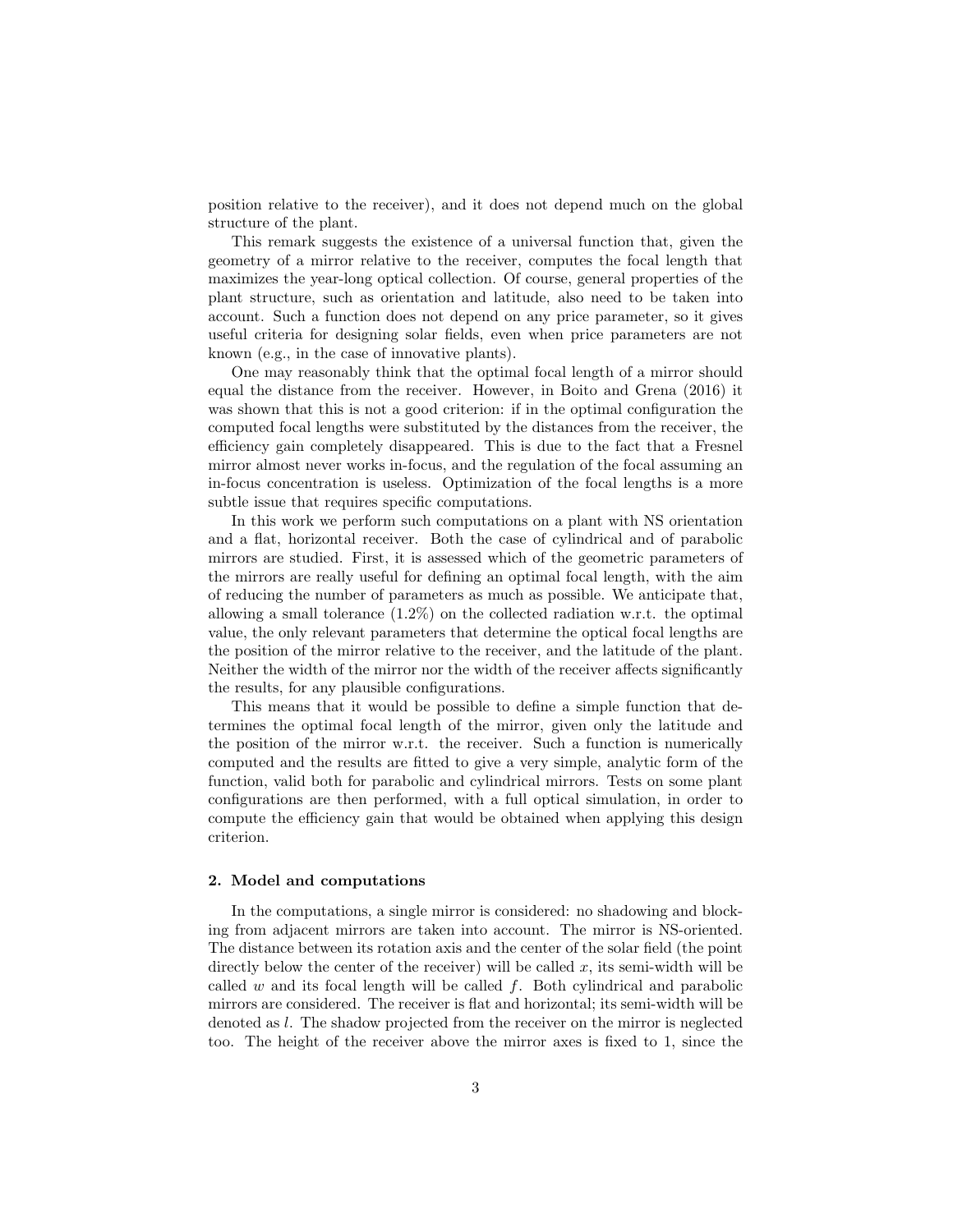system is scale invariant; i.e., all the given values of  $x, w, s$  and  $l$  should be read as ratios w.r.t. the height of the receiver (e.g., for a 10 m high receiver, a value  $w = 0.05$  corresponds to a 1 m wide mirror). The scheme of the system considered in the computations is shown in Figure 1.

 $\gg$  > approx. position of Figure 1 <<<

The quantity optimized in order to find the ideal focal length is the average geometrical collection over a year, i.e., all the reflectivities are considered to be 1. This is computed according to the scheme presented in Boito and Grena (2016), which we quickly recall:

- The average efficiency is computed integrating the pointwise efficiency (i.e., the efficiency given the sun position) over the distribution of the sun position during the year. Corrections due to the variations of the distance Earth-Sun and to the air mass are included. The sky is assumed to be "averagely clear", i.e., meteorological conditions are supposed to affect uniformly the radiation distribution. The integration variables are the declination  $\delta$  and the hour angle H of the sun, and the integration methods are Gauss-Lobatto over H and Gauss-Chebyshev on  $\delta$ .
- The pointwise efficiency is computed integrating on the sun profile the efficiency for collimated rays; the sun profile is considered to be Lambertian.
- The efficiency for collimated rays is computed by calculating with high precision the fraction of the mirror that projects the reflected rays within the receiver opening.

The parameters that can, in principle, affect the value of the optimal focal length are the latitude of the plant, the position of the mirror, the width of the receiver and the width of the mirror. All of them have been studied in order to assess their effects on the optimal focal length, considering all the plausible configurations. A configuration is considered plausible if:

- $0.01 \leq w \leq 0.1$ ;
- $0.005 \le l \le 0.05$ :
- given  $w$  and  $l$ , the efficiency for the optimal focal length should be at least 80% of the radiation collected by the mirror.

The first two conditions allow all the reasonable receiver and mirror sizes for a Fresnel plant: e.g., if the receiver is 10 m high, the receiver can be from 10 cm to 1 m wide, and the mirrors can go from 20 cm to 2 m.

The last condition allows us to discard mirrors that are clearly oversized w.r.t. the receiver. An ideally-sized mirror would have the minimum width required to send all the radiation in the receiver opening; a larger mirror is a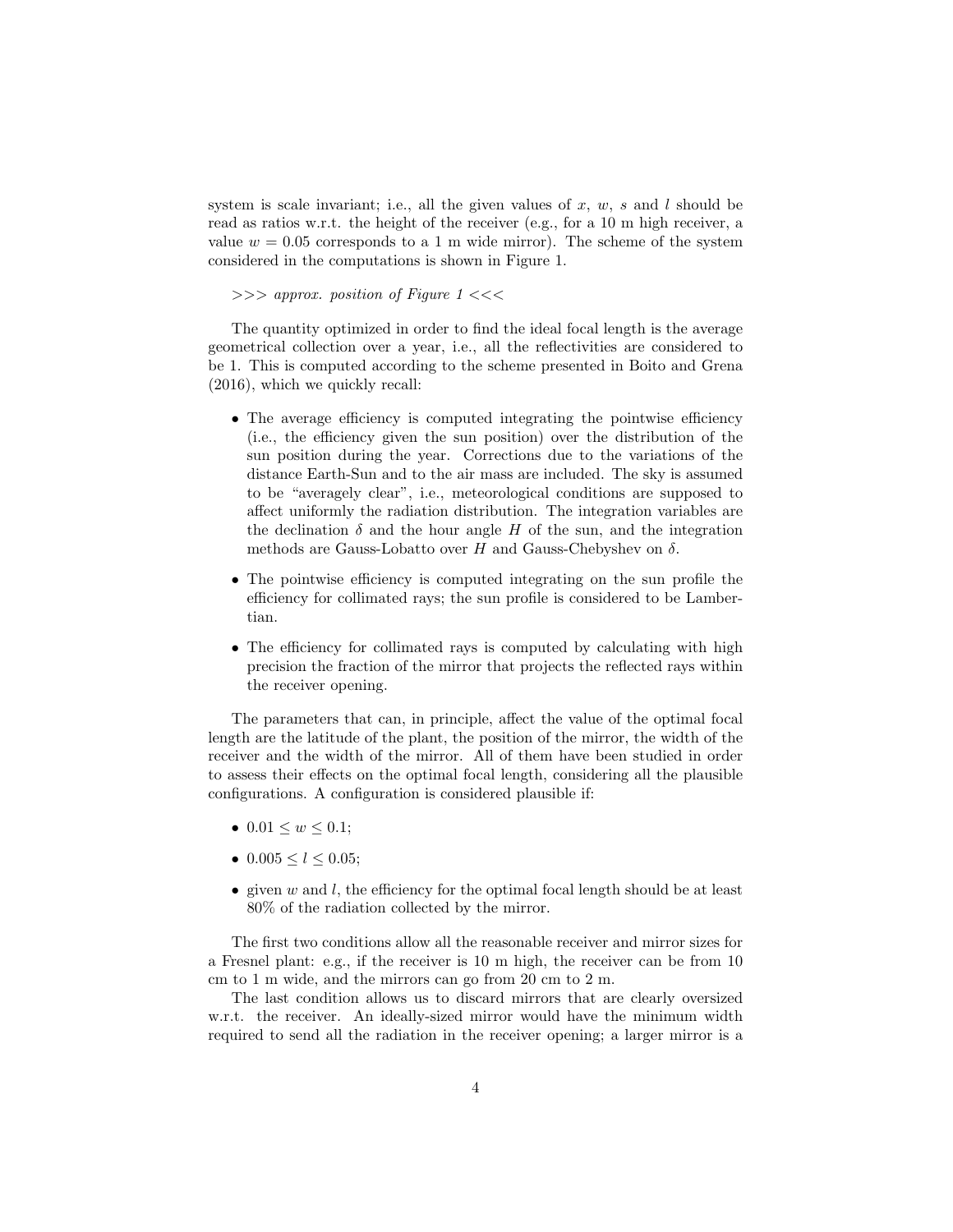useless waste of materials and space. However, this condition can be relaxed due to building constraints (e.g., required uniformity) or for error tolerance. So, an oversizing of the mirror up to a (purely geometrical) 20% of radiation loss is allowed.

Of course, the use of an undersized mirror is undesirable too; but in this analysis no conditions were introduced to avoid undersizing, since it gives no problems in the computation of optimal focal lengths. For a strongly undersized mirror, a large set of focals are equally optimal, giving the maximum possible collection.

The main goal of the present work is to give a focal length function that is as universal and simple as possible, eliminating all the parameters that are not strongly significant. The starting point is a function that, given the parameters  $x, \phi, w$  and l, outputs the optimal focal length. A range of acceptable almost-optimal focals has been computed, where "almost optimal" means that the efficiency should be within 1.2% of the true optimal efficiency. Now, suppose that a parameter (say,  $w$ ) varies across its range. If the various focal ranges computed for the different values of w contain a common value, then this common value can be assumed as an almost-optimal focal length for all the mirror widths and the parameter  $w$  can be eliminated, thus defining a new function that gives a focal length with efficiency within  $1.2\%$ <sup>1</sup> of the true optimal efficiency and is not dependent on the mirror width. A similar argument applies to all the parameters.

Using this approach, it turns out that  $w$  and  $l$  can be eliminated from the list of significant parameters. This fact can be easily understood imagining the limit case of a very small mirror and collector: in such a limit, the only relevant parameters can be x and  $\phi$ . A Fresnel plant can be considered a feasible approximation of this limit because the aim of a Fresnel configuration is to build primary mirrors that are very small w.r.t. the total collecting area, and to concentrate the radiation towards a line. So it is reasonable that the only relevant parameters would be the same. Such conclusions are verified by computation, within the given tolerance.

The function that gives the optimal focal length is fitted w.r.t. x and  $\phi$ in the simplest possible form. Note that  $\phi$  and x play different roles here:  $\phi$ is fixed once the plant location is given, at which point only the variable  $x$ matters for the computation of focal length and for the design of the plant. It is therefore preferable to see  $\phi$  as an external parameter; once  $\phi$  has been fixed, one is left with a function of  $x$  only. In practice, for each of the latitude angles under consideration, a power-law fit was applied with respect to  $x$ , followed by an estimation of the dependence of the fit parameters on  $\phi$ . The function that gives the optimal focal vs x, given the latitude  $\phi$ , will be denoted as  $F_{\phi}(x)$ .

<sup>&</sup>lt;sup>1</sup>The 1.2% threshold is, in fact, an *a posteriori* choice, since it is the minimum tolerance for which both  $w$  and  $l$  can be eliminated.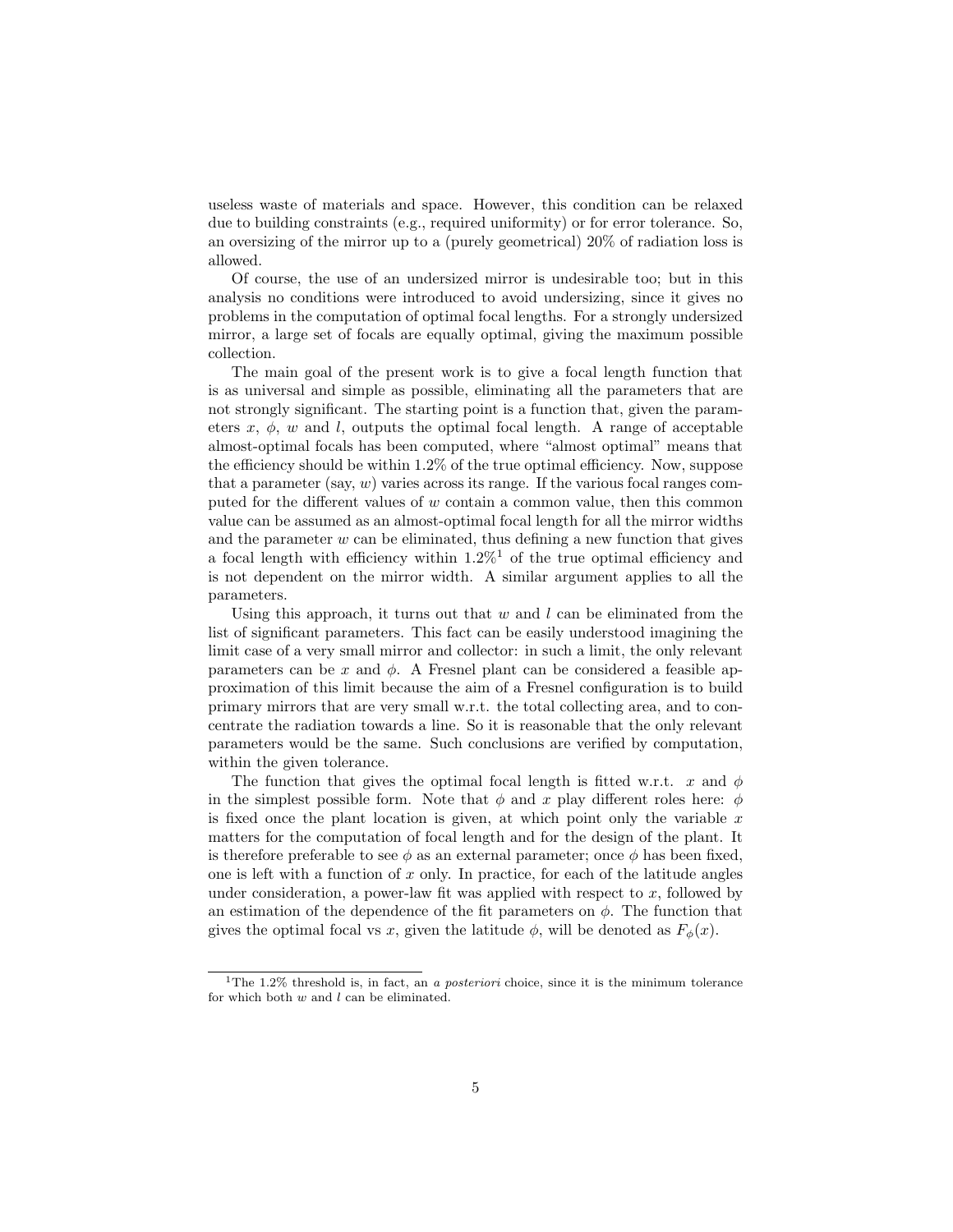### 3. Results

As pointed out earlier, a tolerance of 1.2% on the optimal collection is enough to obtain a common focal length for x and  $\phi$ , eliminating w and l from the relevant parameters. This fact was accurately checked by computing, for all the plausible combinations of  $w$  and  $l$ , the ranges of almost-optimal focal lengths (within the prescribed tolerance) and showing that the ranges included common values. More than 2000 configurations of w and l were tested for each pair  $(x, \phi)$ , selecting the plausible configurations and then computing the intersection of all the ranges found, in order to determine, for  $(x, \phi)$ , the range of focals which are almost-optimal for *all* the values of  $w$  and  $l$ . Figure 2 shows the ranges obtained vs the x variable, for the two extreme values of  $\phi$  considered in the computations (0 and 60 deg). Results for parabolic and cylindrical mirrors are essentially the same, suggesting that at such small curvatures the two shapes are indistinguishable.

As mentioned above, a fit with respect to the variable  $x$  was performed for each value of  $\phi$ . A good fit of  $F_{\phi}(x)$  is given, for all the latitudes, by the simple power law

$$
F_{\phi}(x) = a_{\phi} + b_{\phi} x^{1.6}.
$$
 (1)

The exponent of x was initially considered a fit parameter depending on  $\phi$ , but results showed that the common value 1.6 gave equally good results.

Note that this is not a classical fit problem where a single experimental result is given for each value of  $x$  and the fitted curve should minimize the distance from the experimental points. Here, each  $x$  is associated with a whole range of values for  $F_{\phi}(x)$ , and the fitted curve should stay inside these intervals. For each  $\phi$ , there are many values of the pair  $(a_{\phi}, b_{\phi})$  that satisfy this requirement, and it makes sense to choose a pair that is "in the middle" of this admissible set, so that the quality of the fit is not too sensitive to perturbations. The approach adopted here involves determining experimentally the admissible set in the  $(a, b)$  plane and then computing its barycenter, together with an error estimate  $(\sigma_a, \sigma_b)$  given by the standard deviation. Two of the fit functions, for latitudes 0 and 60 deg, are shown in Figure 2.

## $\gg$  > approx. position of Figure 2 <<<

The next step consists in estimating the dependence of  $a_{\phi}$  and  $b_{\phi}$  on  $\phi$ , that is, fitting  $a_{\phi}$  and  $b_{\phi}$  as functions of  $\phi$ . For each  $\phi$  the fitting functions for  $a_{\phi}$ and  $b_{\phi}$  should be as close as possible to the barycentric values found earlier, and stay in the intervals  $[a_{\phi} - \sigma_a, a_{\phi} + \sigma_a]$  and  $[b_{\phi} - \sigma_b, b_{\phi} + \sigma_b]$ , respectively.

It turns out that both  $a_{\phi}$  and  $b_{\phi}$  have a quadratic dependence on  $\phi$ :

$$
a_{\phi} = 1.0628 + 0.0467\phi^2, \qquad b_{\phi} = 0.7448 + 0.1394\phi^2. \tag{2}
$$

In (2), the latitude must be given in radians. The fit curves are shown in Figure 3.

 $\gg$  > approx. position of Figure 3 <<<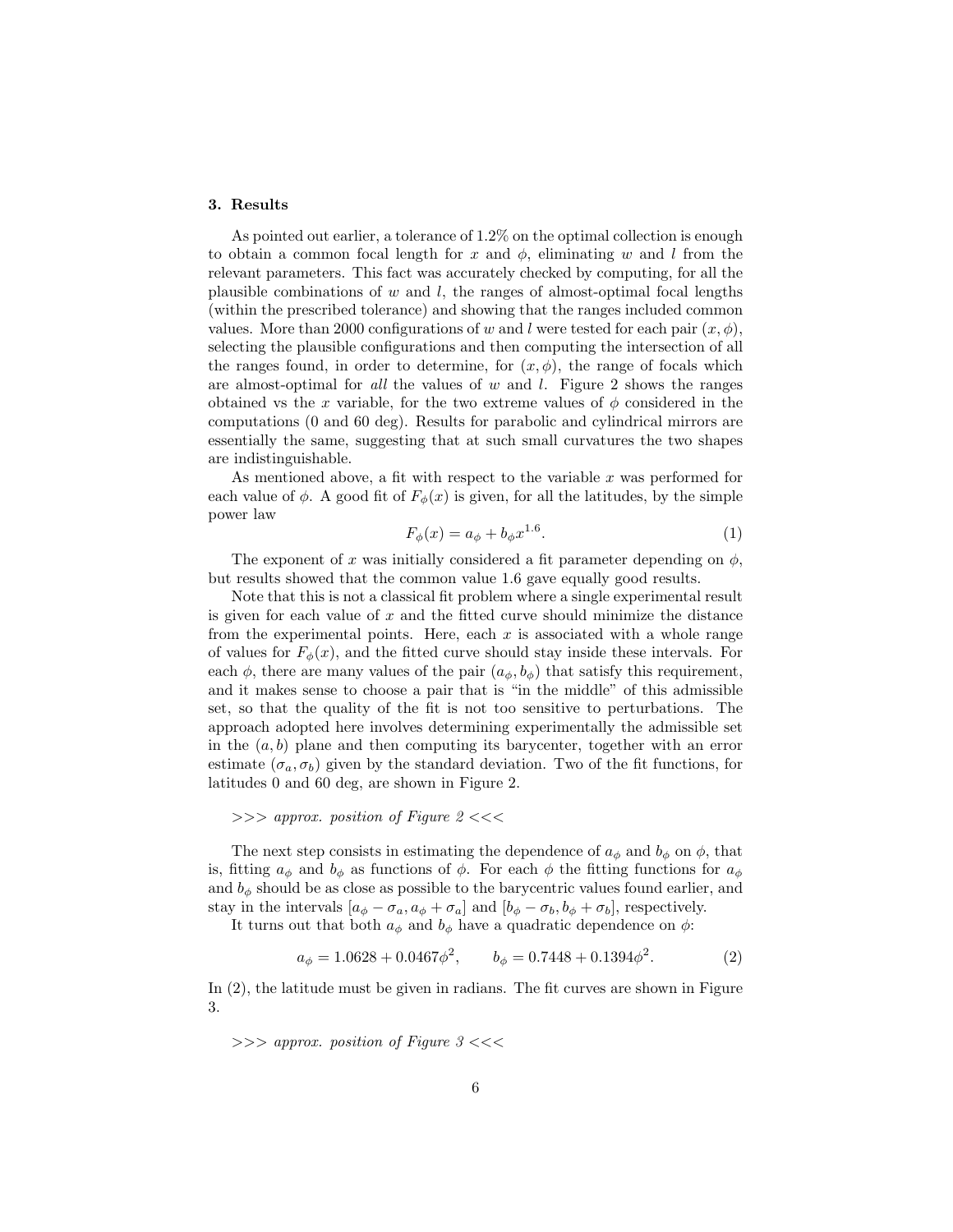So, the main result of this work can be summarized as follows:

Given a LFC with NS orientation, at a latitude  $\phi$ , with a flat horizontal effective opening of the receiver, adopting parabolic or cylindrical mirrors, the focal lengths of the mirrors should be chosen according to the law

$$
F_{\phi}(x) = a_{\phi} + b_{\phi}x^{1.6}
$$

where  $x$  is the ratio between the abscissa of the mirror (in absolute value) and the height of the receiver. The coefficients  $a_{\phi}$  and  $b_{\phi}$  are given by ( $\phi$  in radians):

$$
a_{\phi} = 1.0628 + 0.0467\phi^2, \qquad b_{\phi} = 0.7448 + 0.1394\phi^2.
$$

No simple physical interpretations of the formulas have been found. More physically sound fit functions were tried, to no avail: dependence on  $x$  related to the distance mirror-receiver, or to the theoretical curvature of a true Fresnel reflector, or trigonometric dependence on  $\phi$ , gave no satisfying results, while the presented simple power laws did. In particular, the ratio optimal focal / distance mirror-receiver is not constant, but it increases significantly with  $x$ ; this means that an optimization assuming a constant ratio (Morin et al., 2006) may not always be the best option. The difficulties in finding physically meaningful relations is probably due to the fact that the efficiency is produced by many different effects (average on the sun position, air mass effect, mirrors working not-in-focus) and simple physical relations cannot be extracted. However, it is remarkable that simple, universal power laws can be found anyway, with a limited number of fit parameters.

#### 4. Test of the formula

The law to find the optimal focal length of the mirrors of the solar field (1,2) was tested on a typical plant configuration, already optimized for 3 parameters (mirror width, mirror spacing, mirror common focal length). The configuration used for comparison is the configuration called UC in Boito and Grena (2016). The comparison was made by means of full optical simulations, including shadowing, blocking, shadow from the receiver, and mirror slope errors. The gain obtained applying the given formula to the focals, w.r.t. the original configuration, was computed, with special attention to the effect of defects and errors: since all the previous computations were made for a perfect system, their usefulness in a real system with error imperfections, tracking errors and limited accuracy on the mirror curvature is not guaranteed. Three types of errors are considered: mirror imperfections, overall tracking errors and errors on the focal lengths.

Figure 4 shows the efficiency gain, in percent, plotted w.r.t. the standard deviation of slope errors of the mirrors, assumed Gaussian and isotropic. From the figure, one can see that the gain is not very large (about 1.5%) for perfect mirrors, since the system was already optimized; but it increases significantly when mirror imperfections are taken into account. This means that regulating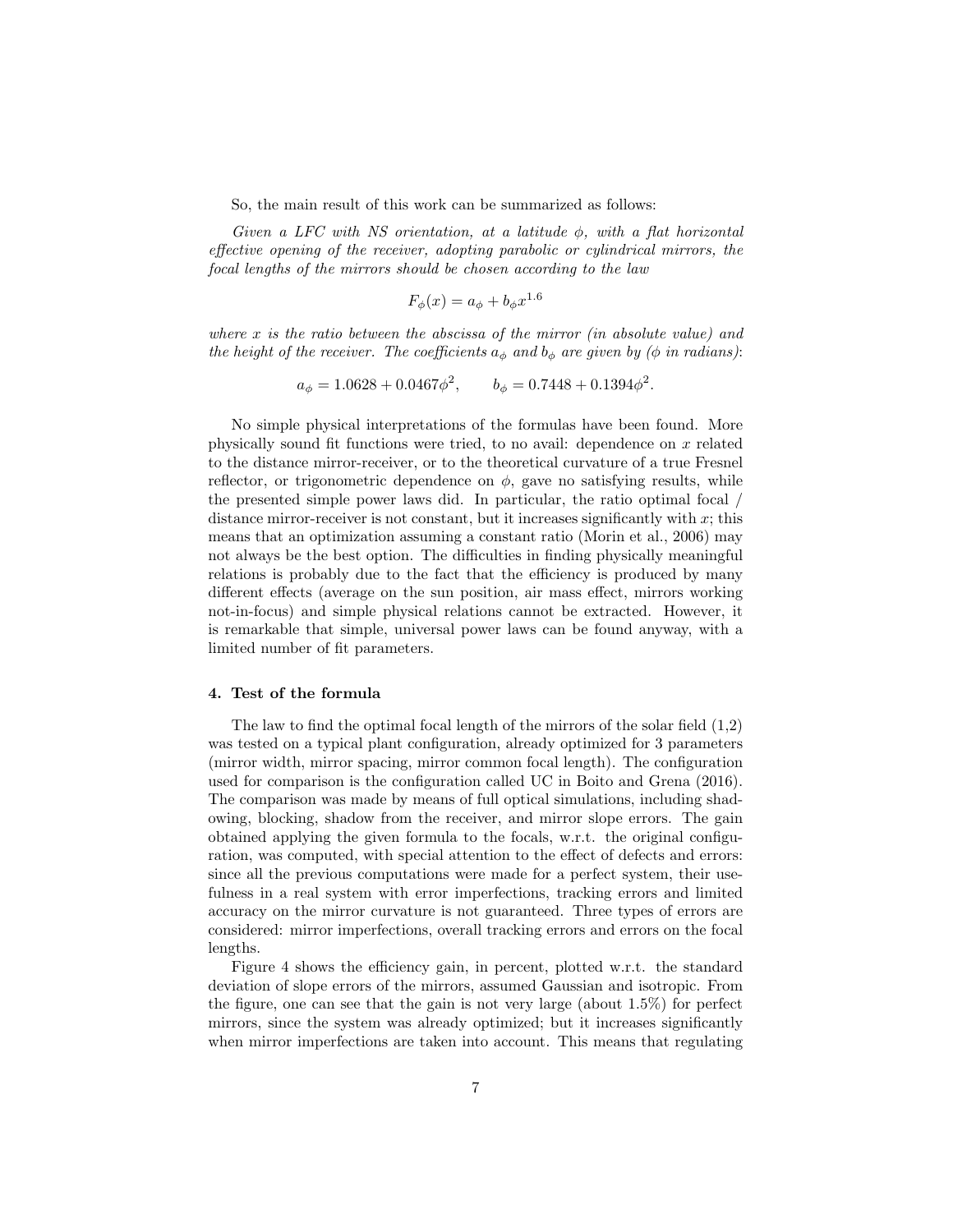the focal lengths of the mirrors according to the given formula is especially useful in containing the loss due to mirror imperfections. For a typical value of slope deviation (0.2 degrees) the gain obtained is more than 3%. For lower quality mirrors (slope deviation around 0.4 deg) the gain is almost 6%.

Figure 4 also shows the efficiency gain for different tracking errors. The tracking error is assumed to be coherent, i.e., all the mirrors have the same deviation from perfect alignment. This is a limiting case, not very likely to occur in practice: it can only happen if unsuitable tracking algorithms are used. Moreover, the behaviour of the curve is quite extreme: the gain can be very large (more than 25%) for a tracking error around 0.6 deg, then it falls abruptly.

```
\gg > approx. position of Figure 4 <<<
```
Figure 5 shows how the efficiency gain is tolerant for errors on the focal length itself. This is an especially important point, since regulating the focal length with accuracy can be difficult for small curvatures, with the constraint of keeping the cost as low as possible. An error of 1 mm on the edge height relative to the center of the mirror, for example, can give an error around 0.5 m in the focal length for a mirror 1 m wide with a focal around 10 m. So, a test was performed assuming that each mirror focal has a random Gaussian error with standard deviation corresponding to a certain percentage of the nominal focal (the efficiency was computed averaging on 50 configurations). The figure shows that errors on the focals do not cancel the advantage of the focal regulation according to (1,2). On the contrary, they seem to increase the effect: even if the curve does not appear smooth (probably an effect of the sample for average), an increasing trend is clearly recognizable. So, the regulation of focals is also useful in containing the effect of errors on the focals themselves.

 $\gg$  > approx. position of Figure 5 <<<

## 5. Conclusions

A universal formula for almost-optimal focal lengths of the primary mirrors in a NS-oriented LFCs was found, assuming a horizontal effective opening of the receiver. The formula depends only on the relative position mirror-receiver, and on the latitude of the plant. When the focal lengths of an already optimized, uniform focal LFR are changed according to the formula, an efficiency gain of the order of some percent is obtained, and the regulation is especially useful in containing the effect of slope deviations: for low-quality mirrors, the gain can be almost 6%. The focal regulation itself is tolerant to errors and the efficiency gain does not disappear (in fact, it increases) for all the tested configurations, that is, up to a tolerance of  $\pm 10\%$  on the focal length. So, the formula can be useful in practice. Since the formula optimizes only the optical collection and does not require any cost parameters, it can be applied to any LFC plant with NS orientation and a horizontal effective opening of the receiver, even if cost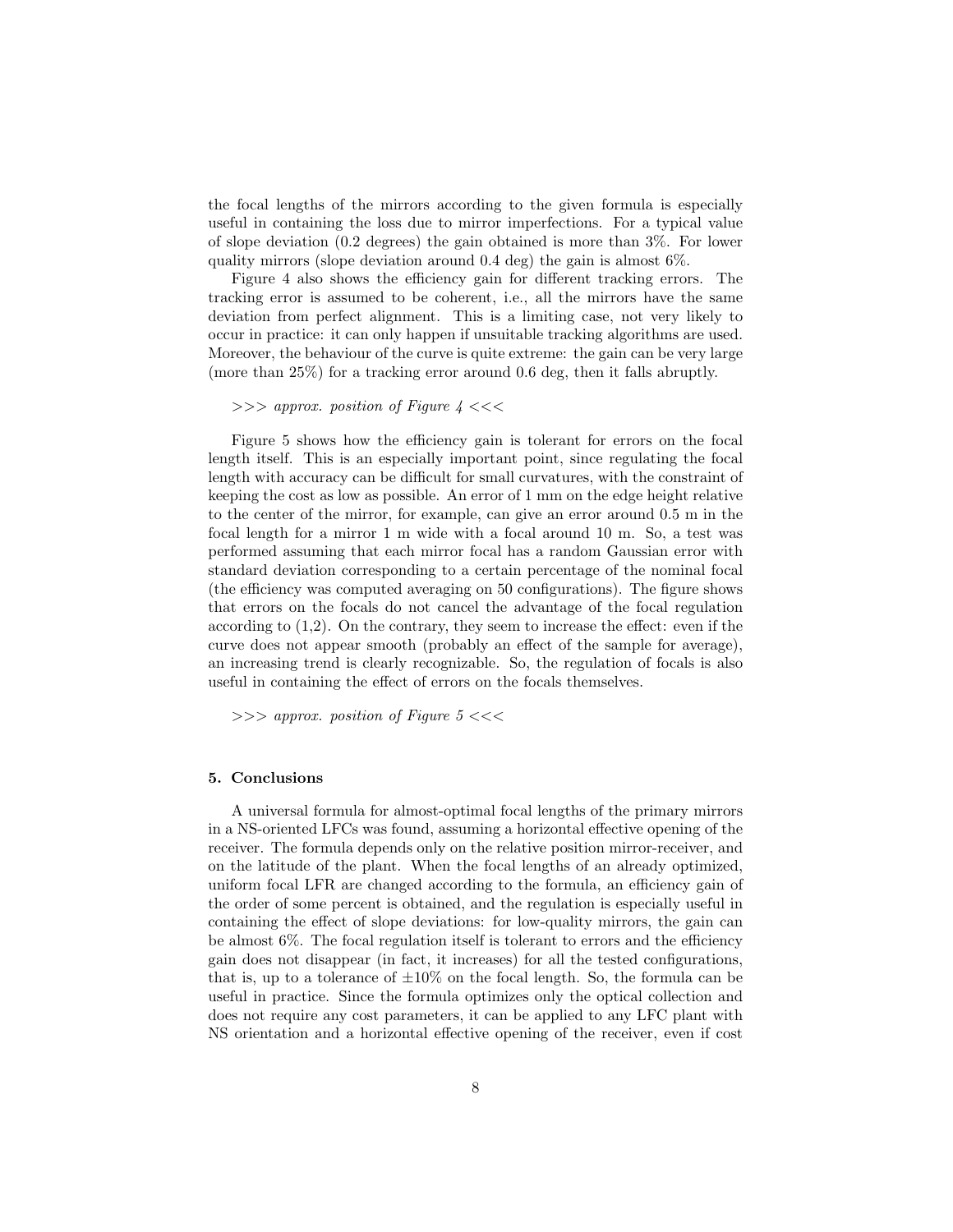parameters are unknown. The formula can be employed in the design of new plants or used as the starting point of more refined optimization, including more variables and cost parameters.

- Abbas, R., Munoz-Anton, J., Valdes, M., Martinez-Val, J.M., 2013. High concentration linear Fresnel reflectors. Energy Conv. Manag. 72, 60-68.
- Abbas, R., Martnez-Val, J.M., 2015. Analytic optical design of linear Fresnel collectors with variable widths and shifts of mirrors. Renew. Energy 75, 81-92.
- Areva, online (oct. 2016) at URL: http://www.areva.com/EN/global-offer-725/concentrated-solar-power-renewable-energies-solutions.html.
- Bernhard, R., Laabs, H.J., de Lalaing, J., Eck, M., Eickhoff, M., Pottler, K., Morin, G., Heimsath, A., Georg, A., Haberle, A., 2008. Linear Fresnel collector demonstration on the PSA. Part I - Design, construction and quality control. 14th International SolarPACES Conference, Las Vegas, USA.
- Bernhard, R., Lalaing, J., Kistner, R., Eck, M., Eickhoff, M., Feldhoff, J.F., Heimsath, A., Hulsey, H., Morin, G., 2009. Linear Fresnel Collector demonstration at the PSA - operation and investigation. 15th International SolarPACES Conference, Berlin, Germany.
- Boito, P., Grena, R., 2016. Optimization of the geometry of Fresnel linear collectors. Sol. Energy 135, 479-486.
- Chaves, J., Collares-Pereira, M., 2010. Etendue-matched two-stage concentrators with multiple receivers. Sol. Energy 84, 196-207.
- Di Canio, D.G., Tretyl, W.J, Jur, F.A., Watson, C.D., 1979. Line-focus Solar Thermal Central Receiver Research Study. FMC Corporation, Santa Clara, CA, Final Report 1977-79, DOE/ET/20426-1.
- Feuermann, D., Gordon, J.M., 1991. Analysis of a two-stage linear Fresnel reflector solar concentrator. J. Sol. Energy Eng. Trans.-ASME 113, 272279.
- Francia, G., 1968. Pilot plants of solar steam generating stations. Sol. Energy 12, 51-64.
- Giostri, A., Binotti, M., Silva, P., Macchi, E., Manzolini, G., 2013. Comparison of Two Linear Collectors in Solar Thermal Plants: Parabolic Trough Versus Fresnel. J. Sol. Energy Eng. Trans.-ASME 135, 011001.
- Grena, R., Tarquini, P., 2011. Solar linear Fresnel collector using molten nitrates as heat transfer fluid. Energy 36, 1048-1056.
- Häberle, A., Zahler, C., Lerchenmüller, H., Mertins, M., Wittwer, W., Trieb, F., Dersch, J., 2002. The Solarmundo Line Focusing Fresnel Collector: Optical Performance and Cost. 11th SolarPACES Conference, Zurich, Switzerland.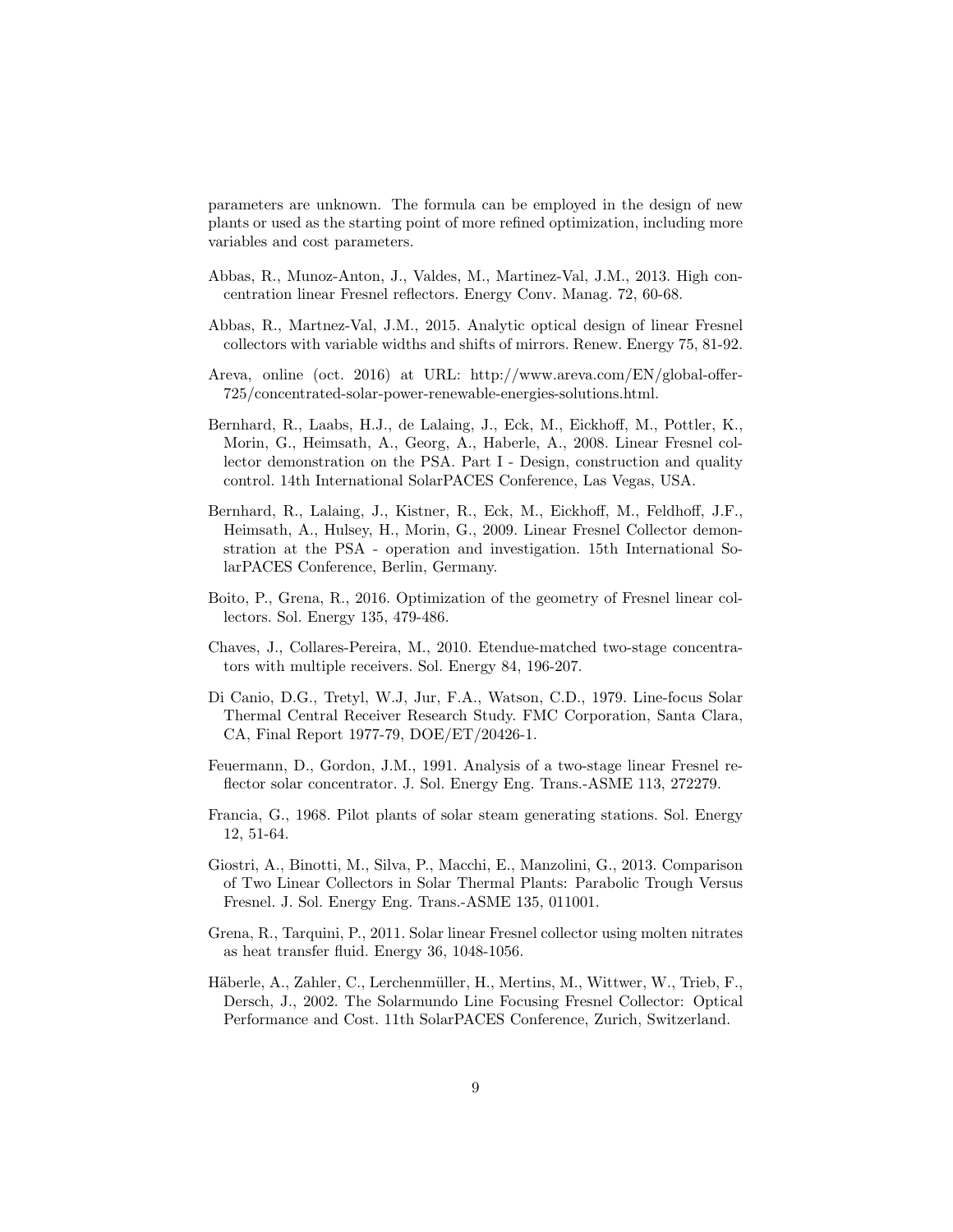- Mills, D.R., Morrison, G.L., 2000. Compact linear Fresnel reflector solar thermal powerplants. Sol. Energy 68, 263-283.
- Montes, M.J., Rubbia, C., Abbas, R., Martinez-Val, J.M., 2014. A comparative analysis of configurations of linear Fresnel collectors for concentrating solar power. Energy 73, 192-203.
- Morin, G., Dersch, J., Platzer, W., Eck, M., Haberle, A., 2012. Comparison of Linear Fresnel and Parabolic Trough Collector power plants. Sol. Energy 86, 1-12.
- Morin, G., Platzer, W., Eck, M., Uhlig, R., Hberle, A., Berger, M., Zarza, E., 2006. Road map towards the demonstration of a linear Fresnel collector using single tube receiver. 13th International Symposium on Concentrated Solar Power and Chemical Energy Technologies, Seville, Spain.
- Nixon, J., Davies, P., 2012. Cost-exergy optimisation of linear Fresnel reflectors. Sol. Energy 86, 147-156.
- Novatec Solar, online (oct. 2016) at URL: http://www.novatecsolar. com/.
- Schenk, H., Hirsch, T., Feldhoff, J.F., Wittmann, M., 2014. Energetic Comparison of Linear Fresnel and Parabolic Trough Collector Systems. J. Sol. Energy Eng. Trans.-ASME 136, 041015.
- Solar Power Group, online (oct. 2016) at URL: http://www.solarpowergroup. com.
- Zhu, J., Huang, H., 2014. Design and thermal performances of Semi-Parabolic Linear Fresnel Reflector solar concentration collector. Energy Conv. Manag. 77, 733-737.
- Zhu, G.D., Wendelin, T., Wagner, M.J., Kutscher, C., 2014. History, current state, and future of linear Fresnel concentrating solar collectors. Sol. Energy 103, 639-652.